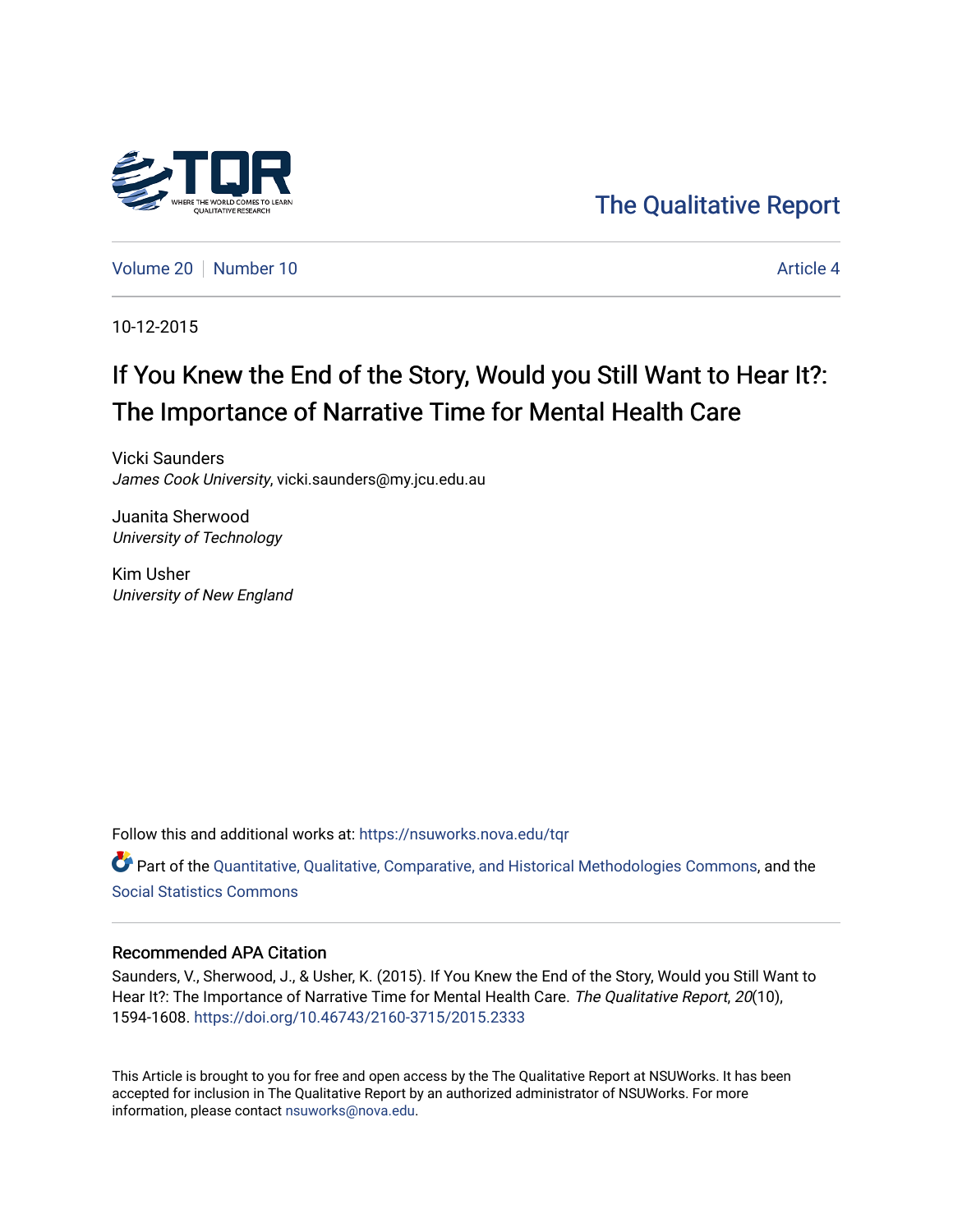# **Qualitative Research Graduate Certificate** Indulge in Culture Exclusively Online . 18 Credits

**LEARN MORE** 

# If You Knew the End of the Story, Would you Still Want to Hear It?: The Importance of Narrative Time for Mental Health Care

# Abstract

The origins of this paper lie in our experiences of having heard too many stories with the same outcome or ending in the field of inquiry and practice described as "Aboriginal Mental Health." This paper was written in an attempt to make sense of these experiences. It does so by focussing on another type of outcome or story ending in mental health care/research contexts more widely known as [Recovery]. Not to be confused with the term recovery as it is used in addiction studies, the concept of [Recovery] currently underpinning mental health care policies and reform is at once a philosophy, a practice orientation, and a guiding value and principle. This paper emerged from a range of discussions about [Recovery] as a practice orientation and a particular type of story-ending told by those who receive and provide Aboriginal mental health care in North Queensland. Poetic inquiry was used as a way to respond to the questions that arose from these discussions. In the research projects and discussions that foreground and underpin this paper, the use of poetic reasoning and writing, evolved from using poetry as a reflective tool, to a being used as a method of data collection, data construction, analysis and interpretation (even though none of these words appropriately inscribe these aspects of research within Arts informed research practices). It is also posited as an aesthetic and ethical way of (re)presenting the results of inquiring. This paper (re)presents and unpacks a particular generated poem to demonstrate the approach (as it is and was) used. As an arts-informed approach to social inquiry and to writing, the purpose of this text is to open or introduce an awkward pause in an ongoing dialogue or conversation about Aboriginal people in mental health care and to amplify the Aboriginal voices informing the development of this text.

# Keywords

Aboriginal Mental Health, Recovery, Arts Based Research, Poetic Inquiry

# Creative Commons License



This work is licensed under a [Creative Commons Attribution-Noncommercial-Share Alike 4.0 License](https://creativecommons.org/licenses/by-nc-sa/4.0/).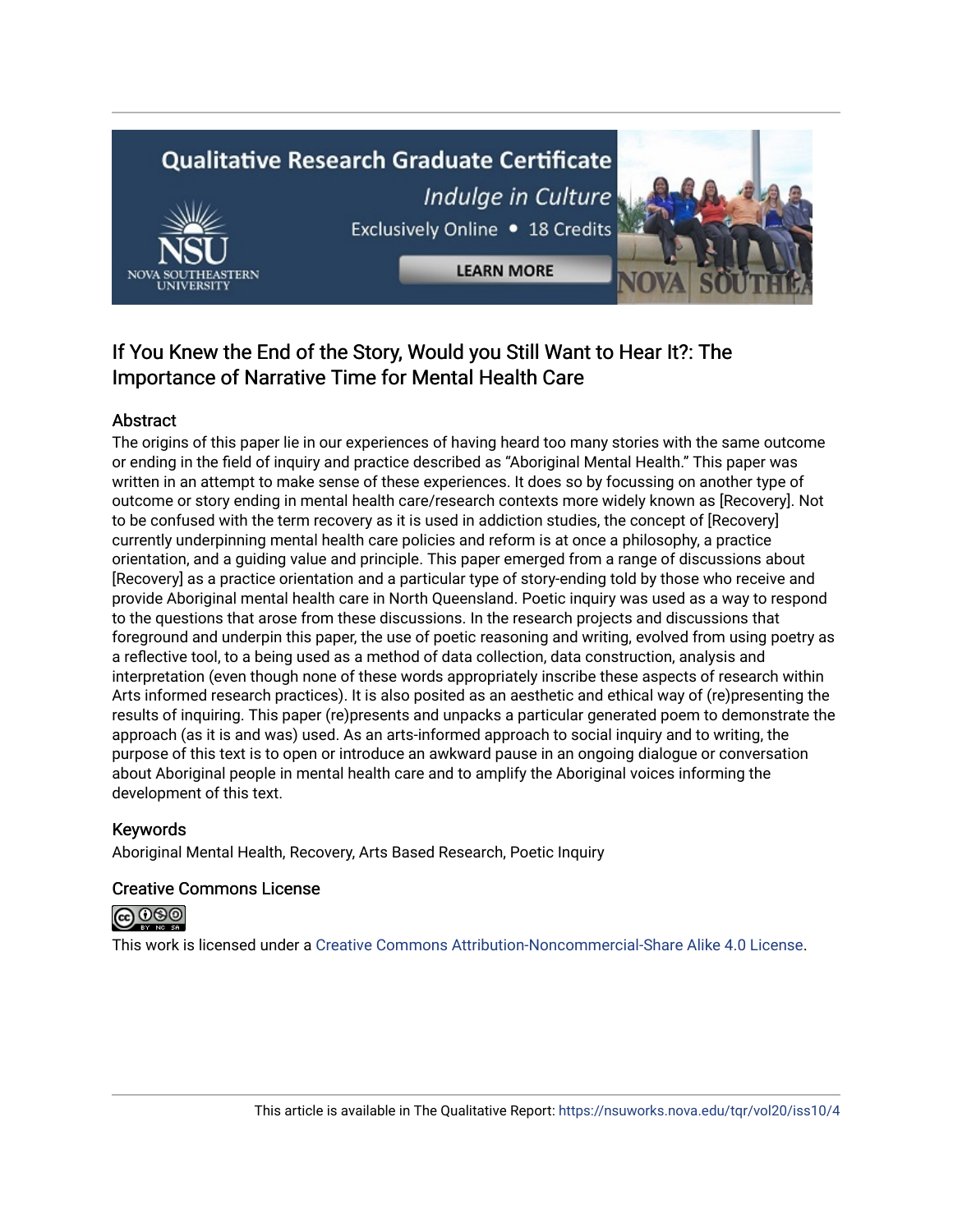

# **If You Knew the End of the Story, Would you Still Want to Hear It?: The Importance of Narrative Time for Mental Health Care**

Vicki Saunders James Cook University, Townsville, Queensland, Australia Juanita Sherwood University of Technology, Sydney, New South Wales, Australia Kim Usher University of New England, Armidale, New South Wales, Australia

*The origins of this paper lie in our experiences of having heard too many stories with the same outcome or ending in the field of inquiry and practice described as "Aboriginal Mental Health." This paper was written in an attempt to make sense of these experiences. It does so by focussing on another type of outcome or story ending in mental health care/research contexts more widely known as [Recovery]. Not to be confused with the term recovery as it is used in addiction studies, the concept of [Recovery] currently underpinning mental health care policies and reform is at once a philosophy, a practice orientation, and a guiding value and principle. This paper emerged from a range of discussions about [Recovery] as a practice orientation and a particular type of story-ending told by those who receive and provide Aboriginal mental health care in North Queensland. Poetic inquiry was used as a way to respond to the questions that arose from these discussions. In the research projects and discussions that foreground and underpin this paper, the use of poetic reasoning and writing, evolved from using poetry as a reflective tool, to a being used as a method of data collection, data construction, analysis and interpretation (even though none of these words appropriately inscribe these aspects of research within Arts informed research practices). It is also posited as an aesthetic and ethical way of (re)presenting the results of inquiring. This paper (re)presents and unpacks a particular generated poem to demonstrate the approach (as it is and was) used. As an arts-informed approach to social inquiry and to writing, the purpose of this text is to open or introduce an awkward pause in an ongoing dialogue or conversation about Aboriginal people in mental health care and to amplify the Aboriginal voices informing the development of this text. Keywords: Aboriginal Mental Health, Recovery, Arts Based Research, Poetic Inquiry*

The origins of this paper lie in the experience of having heard too many stories with the same outcome or ending in the field of inquiry and practice called "Aboriginal Mental Health." This story-ending is one we actively and deliberately choose not to inscribe, give voice or story in this paper. It is through the deliberate absenting of this story that its presence is (being) made apparent. The purpose for conducting the research projects that led to the creation of this paper was primarily to hear (or be able to hear), and to privilege, other outcomes and story endings in Aboriginal mental health care and research. In this way this paper is an active attempt to restory, or reframe, through poetic inquiry, those outcomes that are more commonly presented in stories of Aboriginal mental health care and research. The significance of doing this, that is, of (re)presenting research poetically, lies within the eye of the beholder, the audience, the reader or the readers' response (Rosenblatt, 1994).

The Story and story endings our inquiries sought, relates to the word [Recovery]. This word is increasingly being used to inscribe mental health care, research, policy and reform.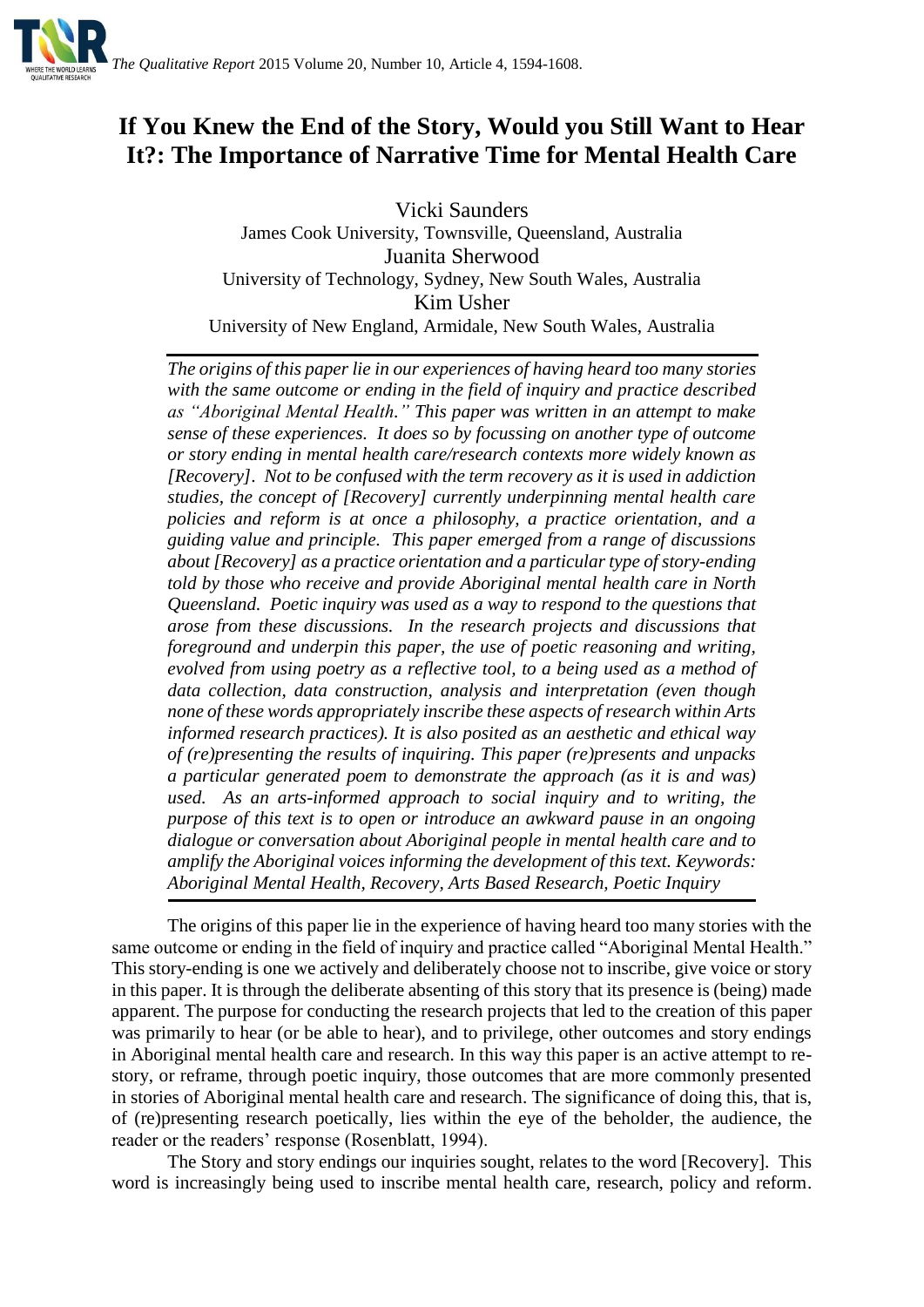While there are many definitions for "Recovery," (see for example Roberts & Boardman, 2013) here we use the term more generally to refer to the journeys that people take through, and with, ongoing experiences of mental illness and mental health care, and the ways life is lived well with these experiences.

The poem/s presented in this article draw on a series of conversations with Aboriginal people all with years of experience in receiving, providing and advocating Aboriginal mental health care. The main point of this particular article is to highlight that time, particularly narrative time is approached in different ways across cultures and that this has considerable implications for those who provide and receive mental health care. The moral and clinical point we are bringing forward here relates to the responsibility for clinicians to acknowledge and commit themselves to dealing with these types of differences in their practice and professional development. As an aspiration and rationale, empathic participation or wanting to share what we and others "see" (experience, know, or believe to be true) is a defining quality of being human and a fundamental feature of storytelling, research and poetic inquiry.

Starting with these somewhat vague assertions is deliberate, because it is Storying (as a methodological approach), and how Stories are heard, that forms the focus or centre around which this story revolves. What this means is that the word Story is used here to refer to both the research objective and its subject. As such, Story is approached as the research aim (that is, it aims to create a Story) and Story is also its' topic (that is, the focus of the research are stories of Aboriginal Australian<sup>1</sup> experiences of recovery and mental health care). Storytelling and writing are approached as methods for research and an outcome of inquiry; and poetry is used in, and as, a storytelling and writing strategy.

An overview of poetic inquiry is provided, and supported by a poem, this paper illustrates a poetic approach towards the research topic – stories of recovery in Aboriginal Mental Health Care in NQ. A description of how poetic methods were employed to suspend preconceptions of Aboriginality, mental illness and recovery, and to make visible the unique and multiple viewpoints of the people who inspired our inquiry. The significance of inquiring this way lies in the readers' response and within its aspirations to bring forward alternate or counter stories in Aboriginal mental health care and research. It also lies in the way poetry draws attention to the way storytelling traditionally unfolds in research and in mental health care. In doing so it highlights the role of narrative time in professional development and in practice.

#### *Writing Poetry as Method*

1

For Laurel Richardson (1990) *"Writing strategies are not just literary or scientific choices: they are moral decisions*" (p.38). As a moral decision, writing poetically involves deep reflection not just about the subject and findings of research, but also the feelings and ethical considerations that engaging with this topic generated. Poetry is used here as a summary of multi-layered learnings brought together in poetic form. Since poetry *"seeks to reveal and communicate truths via intuitive contemplation and creative expression"* (Elliot, 2012, p. 1) it *"emphasizes subjectivity rather than objectivity"* (p. 2)*,* and is, therefore an *"extra-rational process*" (p. 2) that continually prompts the reader into recognizing that the text has been constructed. It is because all texts are constructed; that poetry therefore, *"helps problematize* 

<sup>&</sup>lt;sup>1</sup> Aboriginal, Indigenous, Aboriginal and Torres Strait Islander people are terms that are used to refer to peoples from the First Nations of Australia. In this paper the term Aboriginal is given preference as the inquiry specifically focused on Aboriginal Recovery and the central storytellers in the inquiry and two of the authors for this paper identify as Aboriginal Australians. The word Indigenous is used where there is a need to refer to, be more inclusive of, and respect the unique status of Torres Strait Islander peoples in Australia and peoples from other First Nations and Indigenous communities around the world.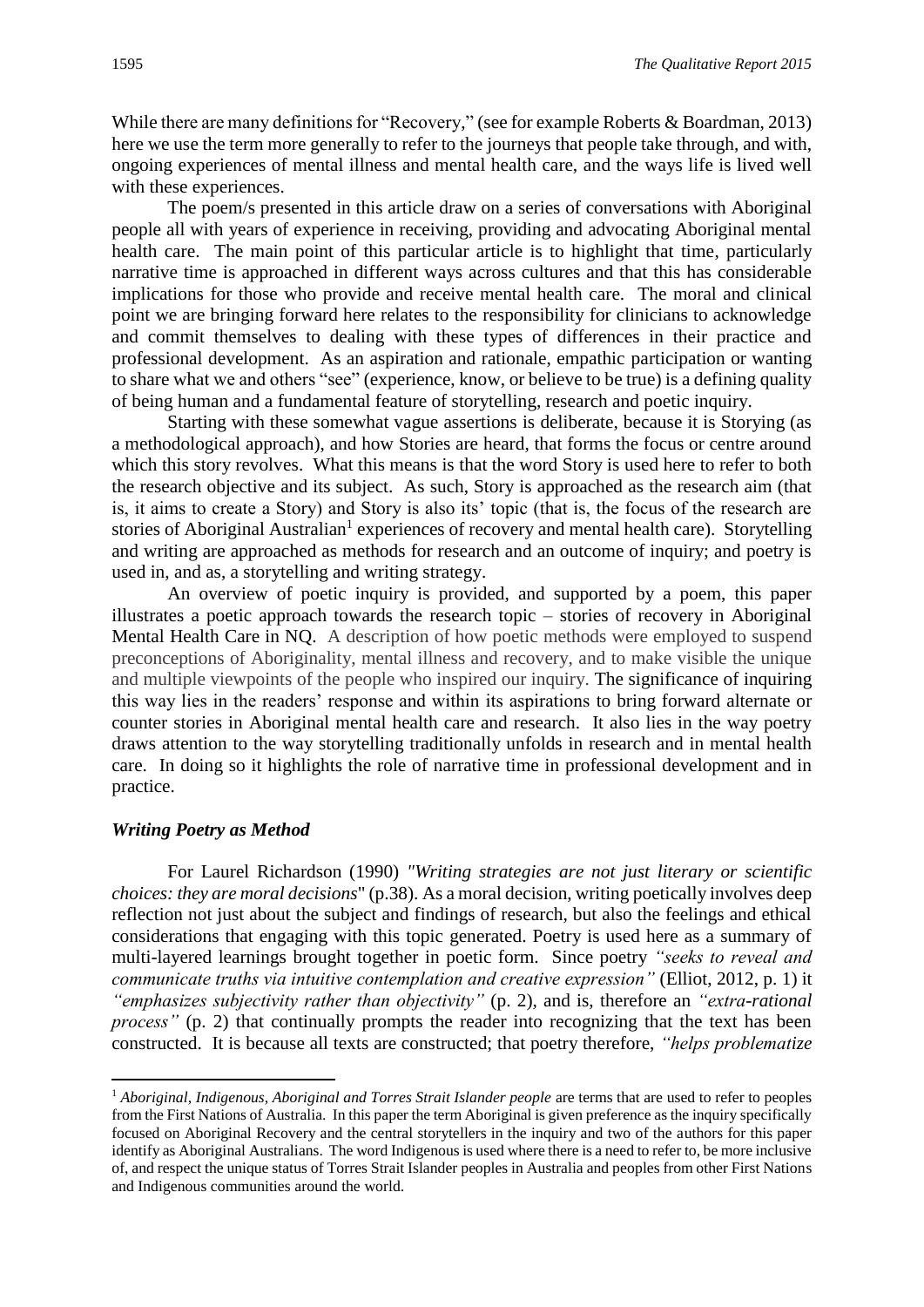*reliability, validity, and truth"* (Richardson, 1994, p. 522).Poetic inquiry and the arts informed research practices and activism that poetic representation is aligned within, are a way of "making the familiar strange" and of suspending preconceived assumptions (Mannay, 2010). In this context the need to problematize ideas of truth, reliability and validity, relates to the complexities of producing knowledge in cross-cultural contexts, especially in contexts where "*Indigenous knowledge systems and Western scientific ones are … so disparate as to be incommensurable or irreconcilable*" (Verran, 2005 as cited in Nakata, 2007, p. 8).

While a poem may "prove" nothing, the use of poetry in and as research is particularly suited to those research agendas and situations where "*the production of rich, evocative data that attempt to address issues of social justice takes precedence over the emphasis on objective findings*" (Foster, 2012, p. 743).

#### **Poetic Inquiry**

The use of poetry in, and as, qualitative inquiry has increased in recent years (Prendergast, Leggo, & Sameshima, 2009). Although an emergent research practice, domain of inquiry and methodological perspective, the use of poetry in social inquiry is not new (Butler-Kisber & Stewart, 2009). Used as an analytic, reflective and interpretive approach, as well as a representational strategy in inquiry, the value of research poems lie in their capacity to engage the reader, and to express and/or evoke novel ways of seeing, knowing and storying experience and knowledge through writing. That is, poems are valued within qualitative inquiry for their potential to represent, or write into visibility, "novel" ways of seeing and of "saying." Since poetry is "*originally an oral art form deeply rooted in the sense of voice*" (Prendergast, 2009, p. xxiii), it aligns well with research involving Indigenous cultures where issues of voice and representation are centrally located in this field. They also make visible the experiential and affective elements of research (Furman 2006; Glesne 1997; Prendergast, Leggo, & Sameshima, 2009; Richardson, 1994; van Manen 1997) as well as the way those elements are conveyed (and not) in and through writing. Poetic writing in inquiry is more than "*another way of telling … it is another way of interpreting and therefore of knowing"* (Brady, 2004, p. 633; see also Shidmehr, 2014).

As a research practice, poems are also valued for their capacity to engage the reader (and writer) in those spaces generally positioned at the "edges of knowing" (Stewart, 2012) – the liminal, or the "borderlands" (Gitlin, 2008) or "Edgelands" (Rapport, Wainwright, & Elwyn, 2005) of research – even though these edges can now be considered relatively inhabited and porous in qualitative inquiry.

In a way, the increasing use of poetry in research makes visible the unknowable, as well as the sub-textual and structural aspects of research narratives. That is, research poems are valued not just for their ability to engage with, and to express the feelings and experiences involved in research and the creation of "knowledge," but their ability to "say the unsayable"; the "things" that are not, have not, or cannot be said. Since the unknowable is always present, somewhat like the null hypothesis in quantitative inquiry, poetry is therefore valued for "*not shying away from either ambiguity or indeterminacy*" (Rath, 2012).

However, to use poetry as an approach, a methodology and an outcome of research often means engaging with (and in) a relationship with a reader, audience and discursive field that often does not value poetry or the poetic. Although many have outlined a role for poetry across a variety of social science traditions, including "*psychology, sociology, anthropology, nursing, social work, geography, women's/feminist studies, and education*" (Prendergast, Leggo, & Sameshima, 2009, p. xxi), and as a therapeutic and pedagogic intervention (for example, Archibald, Dewar, Reid, & Stevens, 2012; Elliot, 2012; Jeffs & Pepper, 2005), not everyone values or even likes poetry. Like the poetry of rap music, not everyone appreciates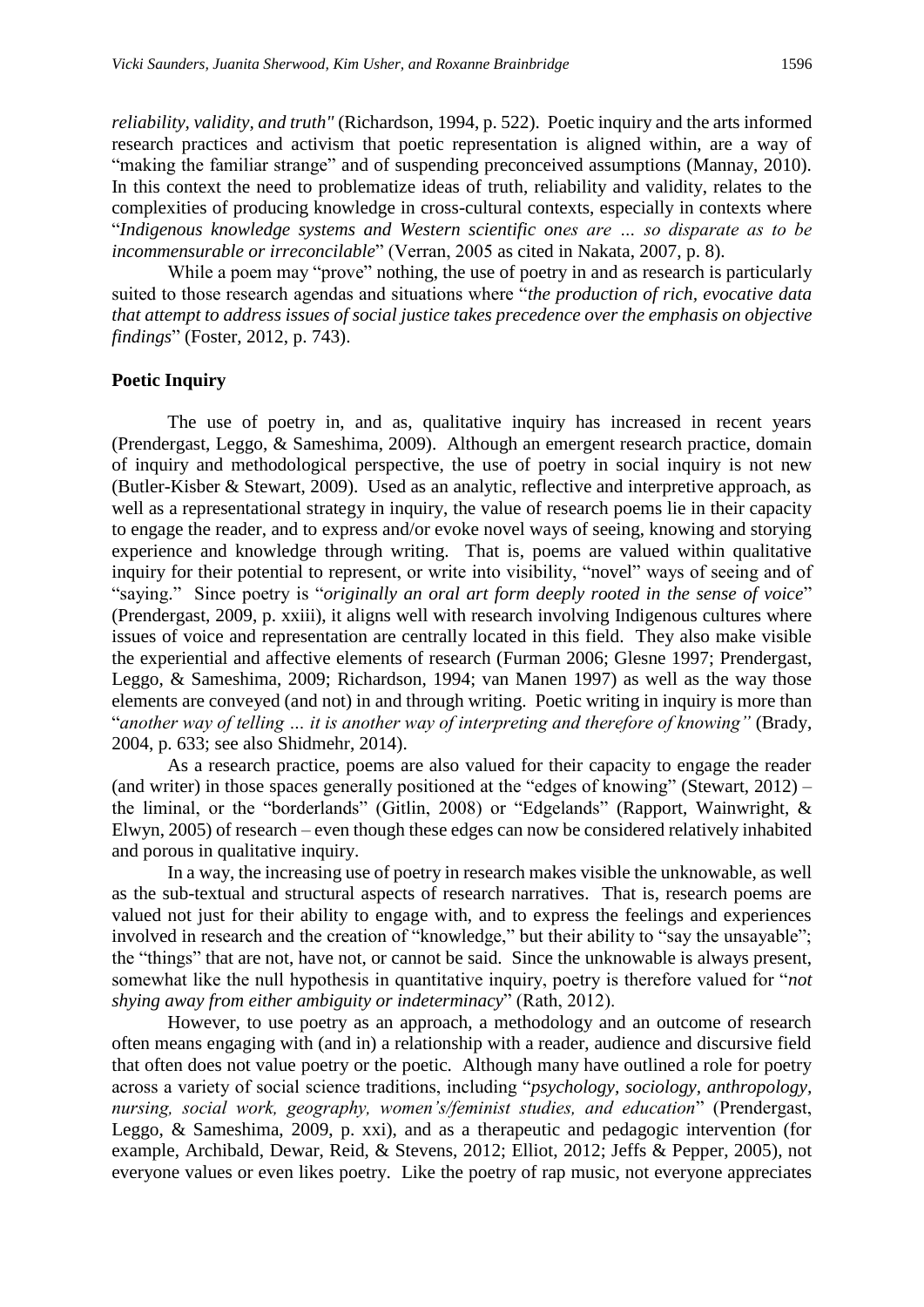this way of writing and storytelling research. Despite its relatively recent emergence as a research method (Prendergast, 2009), poetry (or poetic writing and poetic consciousness) has long played a role in the history of research (Berlin, 1985; Elliot, 2012).

#### **This Story: Aboriginal Recovery**

The Story and story ending this paper refers to, relates to a word that currently underpins mental health reform both in Australia and Internationally. It is a word that is increasingly being used in mental health care, research and policy contexts and also by consumers of the services that mental health practitioners provide. While there are many definitions for "Recovery," here we are using it more generally to refer to the journeys that people take through, and with, experiences of mental illness and mental health care, and the ways life is lived well with these experiences.

Described as an "*idea, a movement, a philosophy, a set of values, a paradigm, policy and a doctrine for change*" (Turner, 2002, as cited in Bonney & Stickley, 2008, p. 140), Recovery at its' core is conceived around ideas of hope and meaning (Roberts & Boardman, 2013). As a language and paradigm shift, Recovery is usually positioned as a response to the pathologising and pessimistic lens of mental health professionals (Walker, 2006). Most definitions of Recovery encountered in the literature, present or re-present the word hope in some way. In the places where Aboriginal individuals and communities manage experiences of mental illness and mental health care, hope is sometimes a difficult word to use.

Since mental illness is understood by Aboriginal and Indigenous peoples in different ways to that of non-Indigenous peoples, it follows there is a need to learn more about the meaning of Recovery in this context (Nagel, Hinton, & Griffin, 2012, p. 221). In some ways though, the topic of this inquiry could be said to be invisible, to not really exist. For instance, in the beginning the lead author was often asked if the topic she had chosen - "Aboriginal Australian Mental Health Recovery" was an illusion<sup>2</sup>. She was asked a number of times by mental health practitioners if she thought she would find any Aboriginal Australian people who fit the "recovery" criteria. She was told by a psychiatrist with more than two decades experience in Indigenous settings that recovery, in the context of patients from remote Aboriginal communities who had been diagnosed with serious mental illness, demanded a much broader understanding than would be the case in metropolitan Australia or the wider non-Indigenous population. In those remote settings the developmental and social context of such disorders, he explained, is such that patients are much more likely to follow a relapsing/remitting course that challenges the concept of incremental recovery and as a consequence of which rather than "closing" cases his practice was to continue proactive monitoring.

She was also told by an experienced Aboriginal mental health practitioner, consumer and carer, in a tone that belied any chance of rebuttal, *there's no such thing*. In the context of that conversation and reinforced in a range of other conversations, we can see how the nonexistence, non-potential of "Aboriginal Recovery" in mental health care could constitute a truth for her and for others; as a generalisation, though it is one that is hard to sustain. That Aboriginal people do meet clinical and personal criteria for Recovery is not questioned here, it's whether people believe they can, that is the underlying question. In the literature surrounding "recovery" there are frequent references to the difference between clinical and personal definitions of recovery. For example, clinical recovery is "*recovery from symptoms* 

<sup>2</sup> Illusion here is defined '*as a perception that represents what is perceived in a way different from the way it is in reality. An illusion is a false mental image or conception which may be a misinterpretation of a real appearance or may be something imagined. It may be pleasing, harmless, or even useful*' (Stein, 1982, p. 662, cited in Taylor & Brown, 1988, p. 194).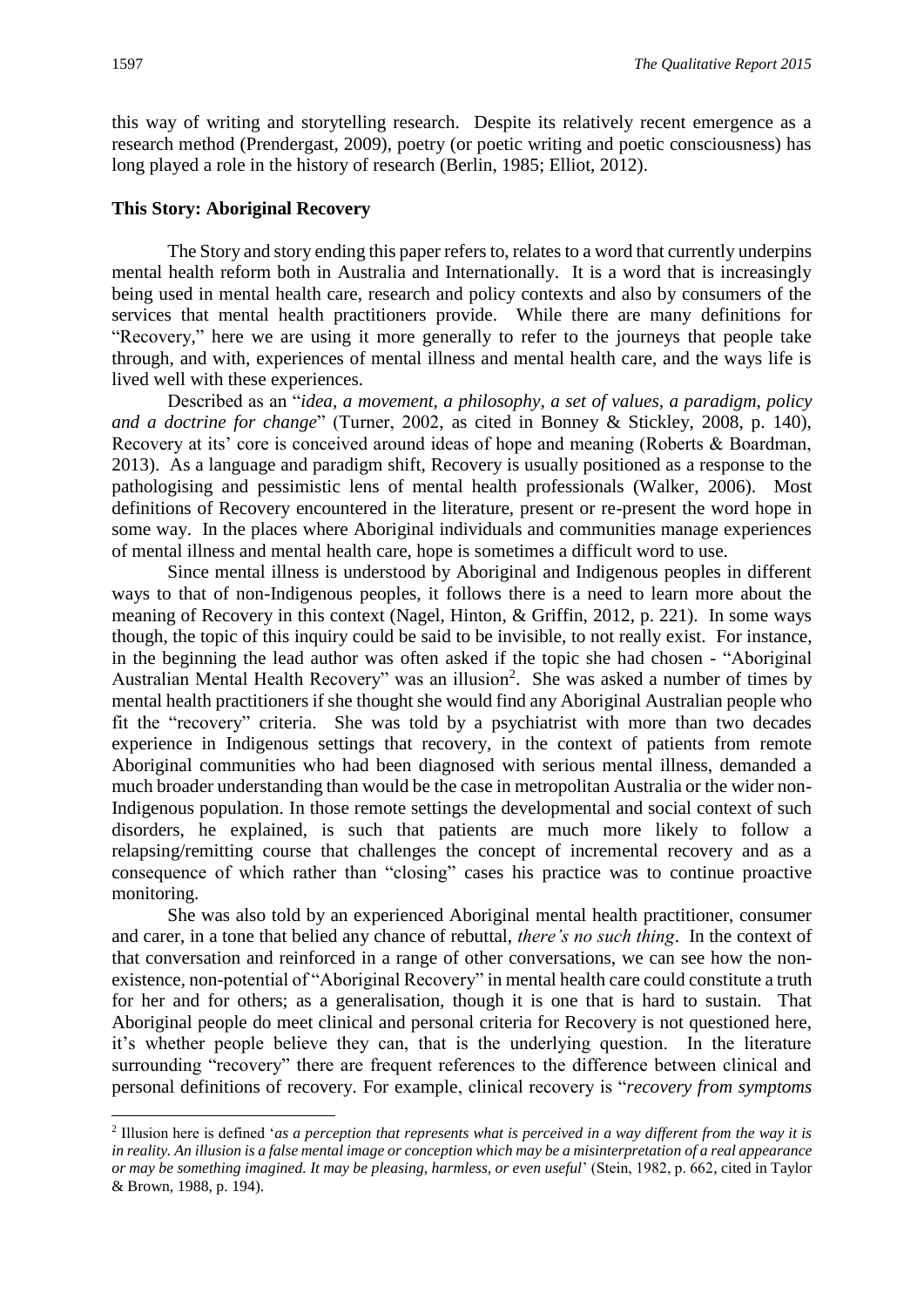*and difficulties in response to effective care and treatment as described in most evidence-based guidelines*" and personal recovery is "*recovery of a valued pattern of life and living, with or without ongoing symptoms and difficulties, linked to an active personal commitment to working on recovery*" (Roberts & Boardman, 2013, p. 402).

In exploring and responding to various iterations of our questions with others, that is, whether Recovery and hope are illusions for Aboriginal consumers of mental health care, poetry was chosen as both research practice and result, because this way of inquiring (and storying inquiry) seemed the best methodological, aesthetic and ethical fit for the types of questions and responses that emerged while exploring the research topic. The choice to use poetic inquiry also reflects our belief that the ephemeral, illusory and affective nature of "Aboriginal recovery" as a concept and its' association with *capacity for optimism* (Hunter, 2010, personal communication) requires a similar form of writing.

The originating questions for the inquiry were framed around placing or locating the word "Recovery" in Aboriginal mental health care. These questions were:

- Where are discussions and stories of "Recovery" in Aboriginal mental health care in North Queensland, Australia?
- What is the place of "Recovery" in Indigenous mental health care literature?
- How is Recovery understood and narrated in this context?
- How are Aboriginal stories of "Recovery" relevant for recovery-oriented mental health care practice, research and reform?

The evolution of these questions into a different way of questioning or a more rhetorical and poetic form of questioning, is re-presented here as a response to the moral questions we have been asked and asked ourselves. As result, this inquiry combines creative writing strategies as (or within) a framework of poetic questioning to address, and more authentically express, the experiences and challenges of engaging with a research topic that is not often storied or narrated when we began. This also presents the rationale for adopting a poetic stance  $-$  to amplify Aboriginal "voice" in this context.

This article is presented as our response, a reasoned, aesthetic and ethical response, to what has been said and not said in the "major scholarly industry" (Waldram, 2004) that inscribes "Aboriginal Mental Health" and in the communities from which it emerges as a concept. Poetic inquiry was therefore used as a way to interpret and capture our experiences and learnings whilst engaging with conceptions of Aboriginal Recovery that were coconstructed through the processes of inquiring; namely through yarning<sup>3</sup>, reading and writing in iterative cycles…it was also used to include our feelings about those constructions. As we listened, and re-learned how to listen to the Aboriginal stories that we saw, read and heard, our research questions as they were originally conceived and tested changed and as a result alternative methodologies were explored.

Over time the use of poetry in the inquiry that foregrounds this paper, evolved from a reflective writing tool for researchers, to a tool that also assisted with data collection, data construction, analysis and interpretation. Poetic inquiry also offered a way to synthesise and represent the main findings in a more concise and authentic way. The use of poetry loosens the meanings bound within certain words, and plays with "the straightjacket of English," and rhetoric in poetic form to express other dimensions of inquiry – that are not usually storied or made visible in the shifting paradigms of research where the craft of writing for.... is learned

<sup>&</sup>lt;sup>3</sup> Yarning is a term widely used across Australia to refer to a story or an informal conversation. It is a term that is preferred by a number of Aboriginal scholars (see Geia, 2012). As a research practice it refers an informal interview where both the researcher and the participant share their viewpoint on a topic of interest (Bessarab & Ng'andu, 2010). It usually incorporates a relaxed and informal approach.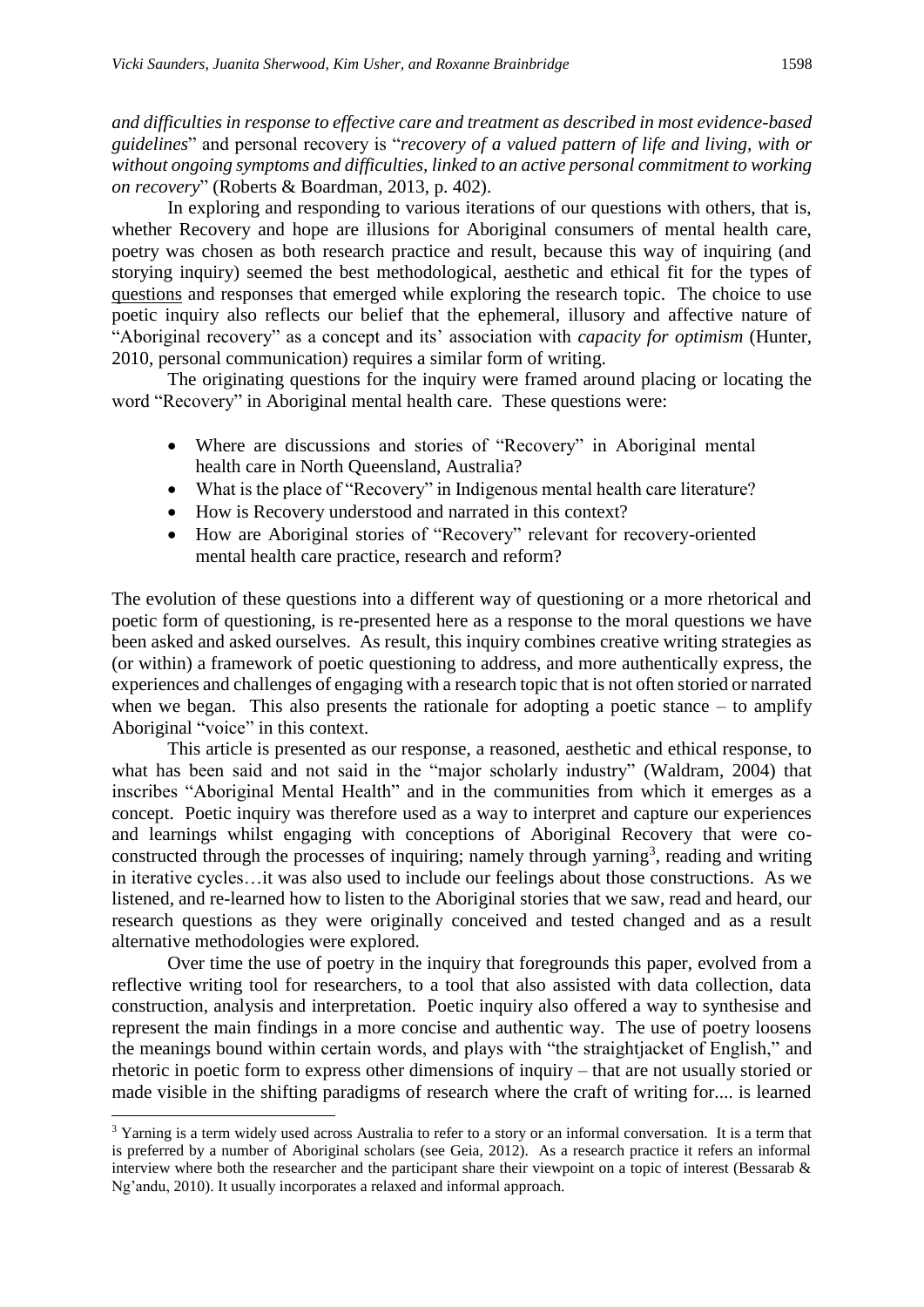and re-learned. In using poetry, the analysis moved beyond thematic understanding into the expressive creation of meaning through text, where the focus is not so much on semantic meaning (or what the text says) but rather on mantic meaning (or how the text speaks (Van Manen, 1997 p. 346). In other words in moving through thematic meaning-making to meaningful expression, writerly/readerly questions shift from "What does/should this text speak about?" to "How does/should it speak?"

#### **In the Time it has Taken to write this**

In the time it has taken to write these words much has happened in the lives of the people who have inspired this paper and the inquiry that foregrounds it and many lives have been lost in communities in which we and they live/d; much more than should be expected. In this context, against this background, words (and placing yet more words in "the major scholarly industry" (Waldram, 2004) that stories "Aboriginal Mental Health") seems somewhat inadequate, irrelevant and at times immoral. However, words (and the stories that some words create) can, have and do, effect social change; and stories and storytelling are often viewed as containing a quality or power that can *be* therapeutic and healing. This is a fundamental premise for those who align their work with the philosophies of narrative therapy and narrative medicine in health care.

Drawing on the premise that writing and writing poetry can be therapeutic (Mazza  $\&$ Hayton, 2006), this paper has considered the ways in which words can be written to "amplify voice" and to listen for stories of Aboriginal recovery in a therapeutic way. For those whose stories have inspired this paper, there is an oft mentioned and critical difference between listening and hearing. This difference is encapsulated in the title of a seminal training resource used widely in Aboriginal and Indigenous mental health care across Queensland and Australia – *Binan Goonj* (Eckermann, Dowd, Chong, Nixon, Gray, & Johnson, *1992)*. *Binan Goonj,* an Aboriginal phrase from southern Queensland<sup>4</sup>, translates as *they hear but don't listen* (Eckerman et al., 1992) or *they're not deaf but they're not listening* (Eckermann, 2014, pers. comm).

Since using poetry *invites us to listen* (Leggo, 2008, p. 166), and to listen deeply to how texts (and words) speak, poetry is approached here as one way of engaging with the critical difference between hearing and listening in Aboriginal mental health care. In this way, as Foster (2012) suggests, poetry can be used as a form of arts activism that can "*give voice to marginalised groups"* and "*provide a starting point for a different way of thinking … challenge conventional wisdoms ...and identify oppression in a way that text [books] cannot*" (Foster, 2012, p. 753).

This paper in using poetry as a writing strategy draws attention to words and the challenges they pose at the cultural interface of Aboriginal mental health care, and it is a word that coheres the social movement and paradigm shift currently underpinning mental health care reform in Australia and Internationally. This word is "Recovery." While use of this word has been challenged (e.g., Davidson et al, 2006), it is through the processes of sharing and listening to personal stories *of* Recovery in mental health care contexts, and through "*the increasingly coherent voices of individuals who have experienced mental illness and used mental health services*" (Slade, Amering, & Oades, 2008) that change and the paradigm shift that is recoveryoriented care has occurred.

This "power," that is the power embedded in Story and storytelling, however can also manifest in "culturally toxic" ways (Abadian, 2006) and in the ways that some stories interfere with communal efforts for healing and cultural renewal. Since the topic of this paper, and the

<sup>4</sup> Binan Goonj is a phrase from the Bidjara Language group in southern central Queensland, Australia.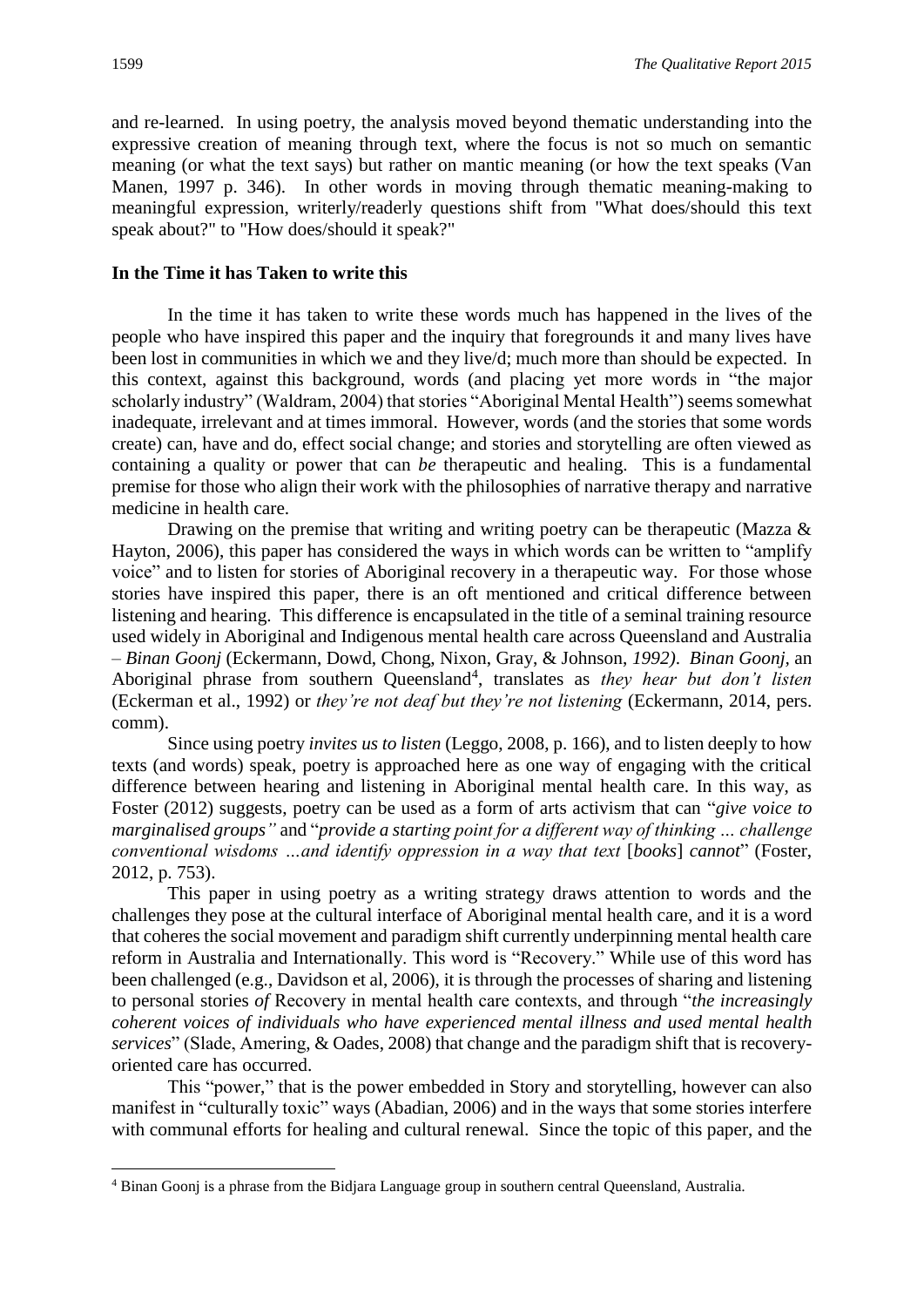words, "Aboriginal Recovery" and "Hope," were not often "seen," nor storied, in the communities we have worked and lived in, nor in the literature that was searched (at least in the beginning), the main challenges this raised related to being able to find the right words; and the right ways to use words for that being sought, re-searched and (re)presented. In written text, these challenges multiply. Using words in poetic form allowed these challenges to be made visible and addressed.

While this work started out as very different kind of project, a number of failed attempts to "research it," led to alternate approaches to the words, story ending and phenomena that is "Aboriginal Recovery." Through yarning and reading a diverse range of inter-disciplinary texts, our writing and reflections developed into images and poems. In the process of undertaking the research and using writing as a method/ology, we have learned that Story means different things in different places. We have also learned there are many ways to approach and re-present Story; and many ways to present, interpret and write the findings of research. Here we use a poem to re-present a word, story of social change and a story ending that we frequently found ourselves listening to…and for.

#### **Applying Research Poetry**

To review, the original questions for this inquiry involved understanding how Aboriginal people ground or narrate their experiences of mental illness/mental health care such that meaning and Recovery is made possible. To introduce this question in a different way, we use the following poem. This poem is informed by a number of statements or assertions made by Aboriginal and Indigenous peoples over the course of inquiry, about how the words "Aboriginal Recovery" are more generally viewed, and more particularly, how these words are storied. Writing these statements in poetic form allows us to express what many told us to say (and do) without repeating or revealing what it was that was actually said. It also allows us to express how their words "spoke" more than what it was said.

This poem is one of a series of poems that listening to Aboriginal stories of "recovery" created - as field notes, interpretations and reflective syntheses. Like Kathleen Galvin and Les Todres, who called their approach to poetic inquiry "embodied interpretation," we wanted our words "*…to provide an understanding that is both of head and heart, and as such, carry forward both the logical dimensions as well as the textural dimensions of experience*" (2009, p. 309). Our interest in poetic inquiry centres on searching for words, and ways to use words, that more (faith)fully, capture the phenomenon and topic of this research in all its complexity and texture. As a way of demonstrating or expressing the interpretive nature of poetic inquiry, the following section unpacks the poem and provides an explanation of the discussions and conclusion it contains and yet does not quite say. The poem is called "do you see what I see?"

*Do you see what i see? Somehow i don't think that you do For that to happen you'd have to "be" me And I you*

*Beyond care Clinically storied in logic Are the aims of rhetoric, Taled dialogic, synchronic - not always diachronic*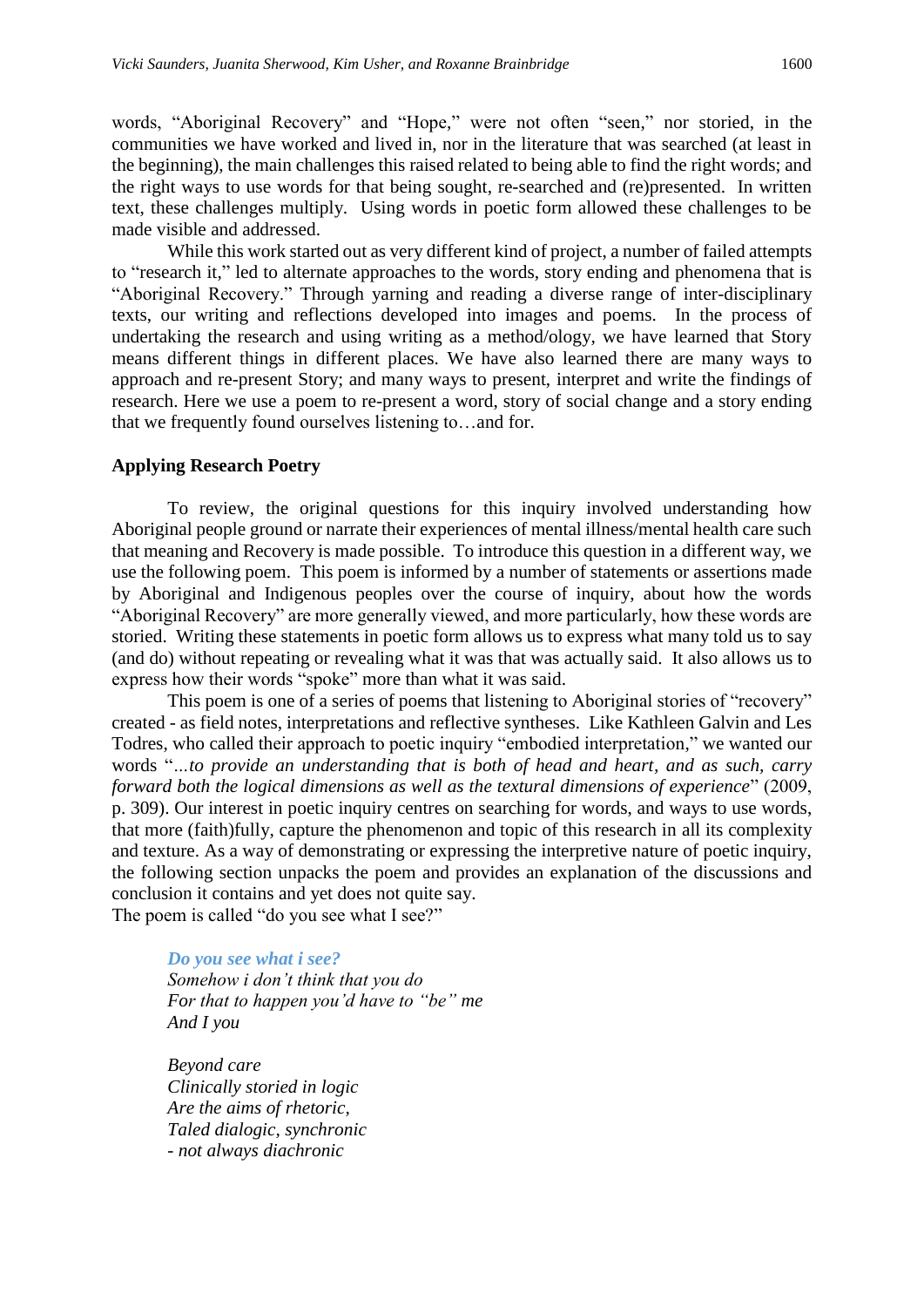*Beyond the limitations of the printed eye is the ear When you can't see You know, You perceive primarily By what you feel and hear.*

The poem that is used to introduce (and contain) this section of the paper expresses something that could be reduced to a simple proposition but it does not do so in a straight forward way – because it is asking the reader to engage in the work of understanding or comprehension<sup>5</sup>. It also represents a poetic response to the stories that brings together the ideas and principles that created the research questions and that are posed here for "Aboriginal Recovery."

The poem addresses a proposition oft cited in the literature surrounding Indigenous social emotional wellbeing – a proposition that involves listening to the voices of Aboriginal peoples involved in mental health care. It is a proposition inspired by the practitioners of narrative medicine and therapy (e.g., Charon, 2006 and White & Epston, 1990) and by researchers' who have taken the "narrative turn" in qualitative research practices (Lincoln & Denzin, 2003), and by the paradigm shift called recovery-oriented mental health practice and research.

It is simply a statement:

...that there is therapeutic and non-therapeutic potential or power in stories; in the sharing and telling of them, and in reading and listening to the way that they "speak."

As Charon (2006) the author of narrative medicine asserts there are narrative dividends for clinical practice to be found from investing in storytelling and narrative skills. However, as one of the storytellers who guided the development of this project suggests, there is value in banking some stories. At first we took this to refer to the value of the stories we shared...later we understood it to mean there are some stories that need to be locked away safely or banked. Later still we learned it meant that some stories function as values, like money – their value realisable only in the way they are used in, and through, the transactions and relationships that are mental health care.

In effect the poem is asking the reader to reflect on what they see and to listen to what is not quite being said in the poem – to listen not to the words written on this page, but to the words and Story that you hear/d as you read them.

Storytelling in general, begins this way...with a pause, the silence before a story unfolds. It is this silence that the poem is trying to draw attention to as it introduces the problematic that centres the inquiry *ways of listening*…and by extension *ways of seeing and storying* where listening is viewed as an active, non-silent process that connects experience through perception to knowing. Listening is also approached here as a way of seeing; that is the way worldviews, or embodied understandings are socially constructed and through these constructions, felt and understood. In this paper, worldviews and embodied understandings are how the reader and author make distinctions between self and others, between truth and fiction, between knowledge and evidence; between the words that we write and what it is you read; and between the words that can be seen and those that they convey and do not quite say.

<sup>&</sup>lt;sup>5</sup> We have concerns around using the word understanding here, in that it infers that you have experienced the same experience and that you understand the feelings, issues, etc. that it may have aroused. Comprehending or appreciating the experience is perhaps a better adverb to use in that it recognises you can't know exactly how another feels or experiences and event. Rather you may have an appreciation of how an issue is experienced and feels but you cannot have an understanding of that as you do not share the same body or emotions.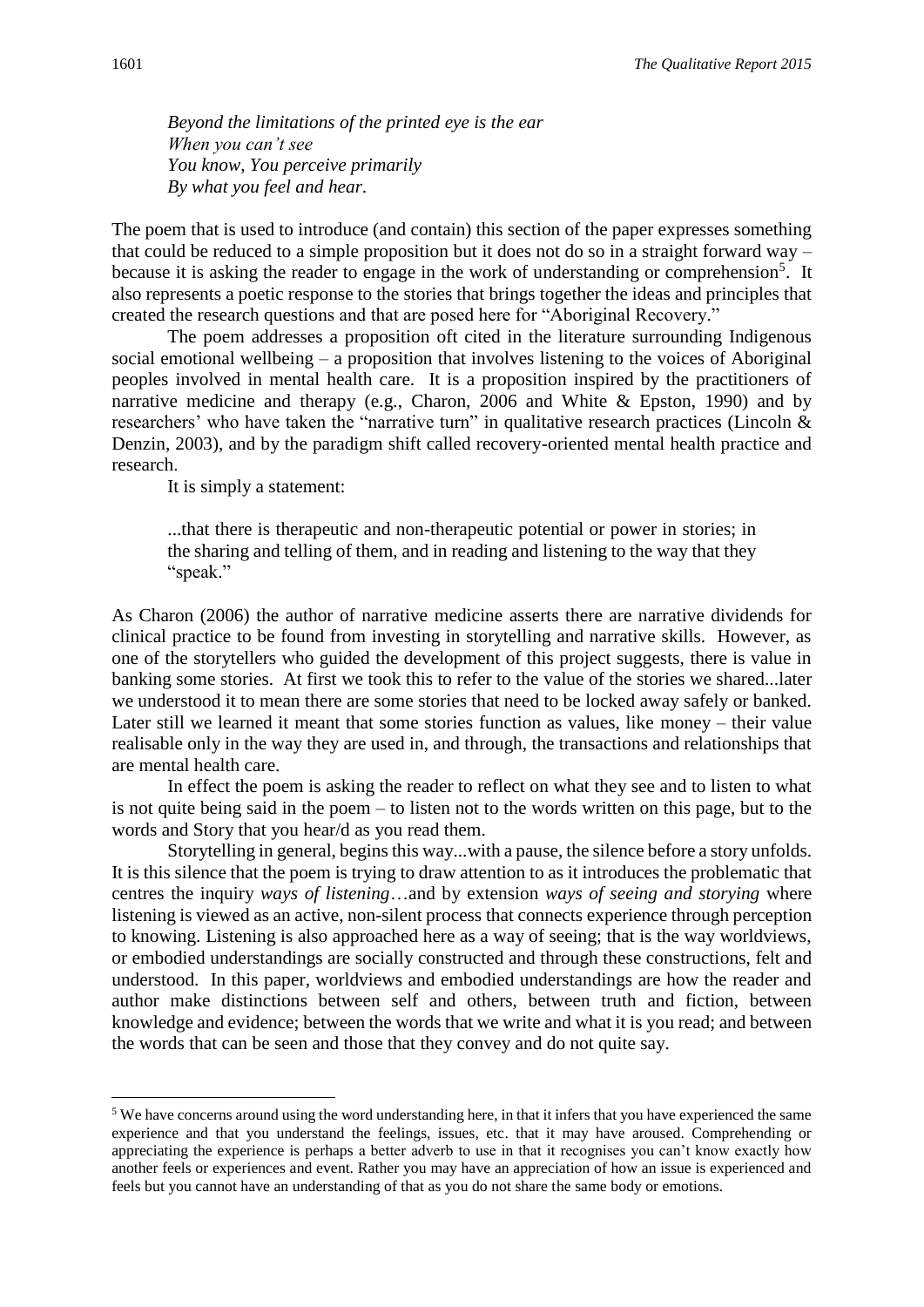#### **The Beginning of the Poem – The Problematic**

*Do you see what i see? Somehow i don't think that you do For that to happen you'd have to "be" me And I you*

The poem begins with a rhetorical statement about a seemingly irresolvable issue –you can't see through our eyes nor can we see through yours – this statement came from synthesising a number of the conversations that orient and position the stance and intent of the inquiry. This issue (and fact) suggests an inescapable gap within and between experience and perception that limit what it is possible to observe… and to know …or to say or language.

The poem thus begins to relate how sense in this text is made of the world both within and between self and other … and of the "othering" that occurs in healthcare (e.g., Browne & Fiske, 2001; Browne & Varcoe 2006; Canales, 2000; Johnson, Bottorff, Browne, Grewal, Hilton, & Clarke, 2004). It is about the stories that we have listened to and now attempt to retell ... and which in turn enable an author, these authors, to be created, told, and written... and in being inscribed metaphorically "heard."

From this perspective, it is the space that locates where the topic of the inquiry begins to be storied and in written form, transformed...from what we see...into something for you to see…and read.

Incidentally, it is in this space where, according to Henrietta Williams Pichon (2013) problems encountered by students without clearly defined research problems or the insight to realise how the researchers' experiences and self, influence data collection and a complete cycle of research, occur.

In this space is where student researchers tend to unravel and become stuck. It is also where this inquiry and its use of poetic inquiry began; or more correctly, arose as a response to address these problems. In some circles and discursive fields, these problems or challenges for students, are also related through the phases or stages of decolonisation (e.g., Laenui, 2007; Muller, 2010; Rigney, 1999; Sherwood, 2010; Smith, 1999; Young & Nadeau 2005).

It is in this space where poetic inquiry began to develop into a framework or strategy for inquiry, as both a site of resistance and an attempt at resolution through the creative use of words. The creative use of words in this text has been approached with therapeutic, persuasive, and methodologic intent. Monica Prendergast (2009) outlined twenty-nine ways that poetry is/has been used in research practice. Number nine offers one of the reasons why poetry has been used in this inquiry.

*IX "Poetic inquiry is a response to the crisis of representation experienced in postmodern critical perspectives on traditional approaches to ethnography and other social science paradigms."* (p. xxxvi)

You cannot see what we see, nor can we see what you do as you read (or listen) to the meanings these words represent. As an aspiration and rationale, empathic participation or wanting to share and story what we and/or others "see" (experience, know, or want to show) is a defining quality of being human and a fundamental feature of storytelling, research and poetic inquiry.

#### **The Middle of the Poem –The Aim**

*Beyond care*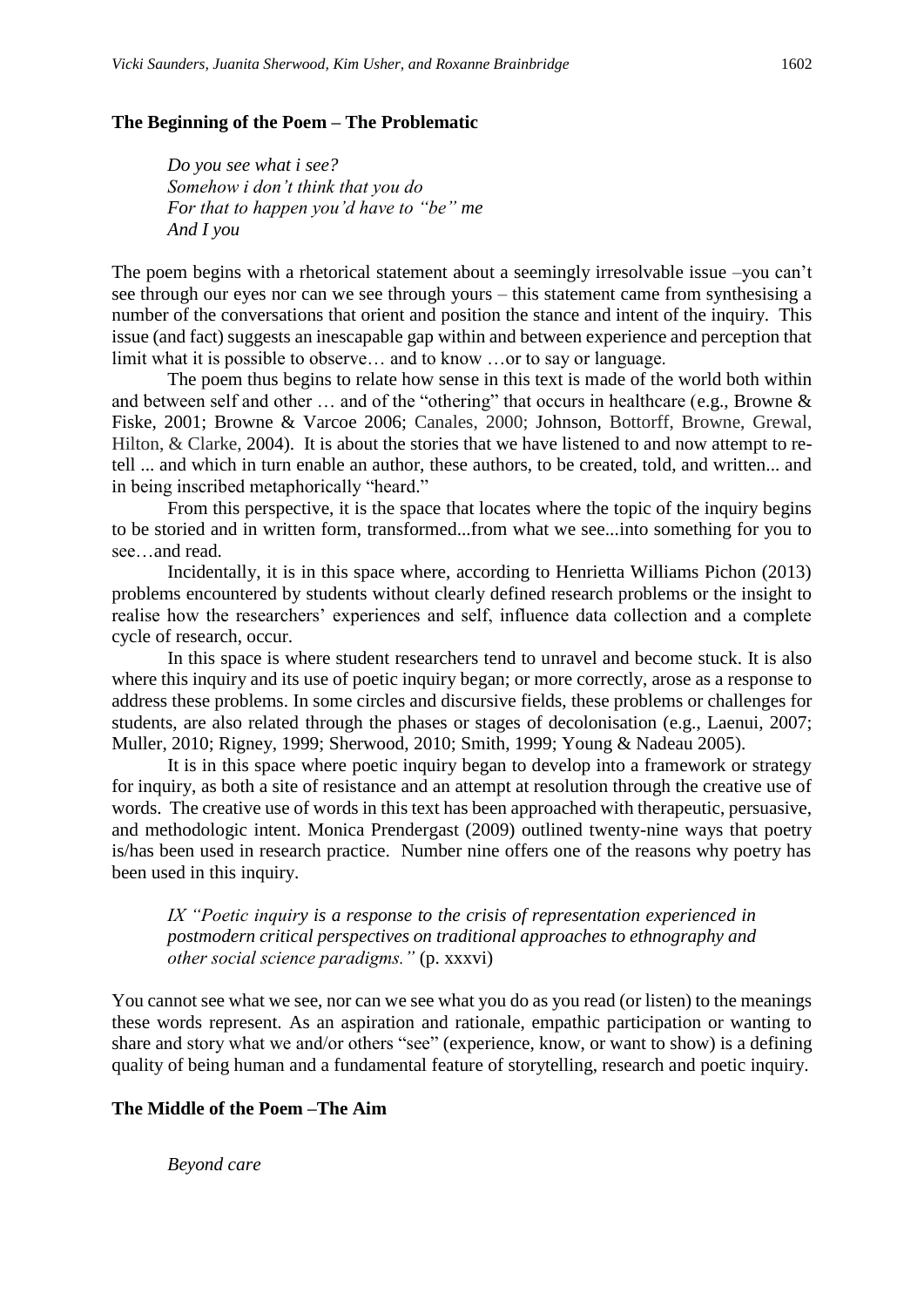*Clinically storied in logic Are the aims of rhetoric, Taled dialogic, synchronic - not always diachronic*

The second stanza is deliberately ambiguous using carefully placed words (logic, rhetoric, dialogic, diachronic and synchronic) to draw attention to, and locate the different ways in which stories are formulated (both clinically and beyond); and the purposes for which they are. In clinical care, where what is *seen* is *clinically storied in logic*, stories are formulated in proscribed ways (for e.g., case histories) for very clear purposes – to assist with the provision of care. The words allude to the persuasive use of words or rhetoric, where rhetoric is viewed as the "art of discourse" and a pervasive, ever present element of research and mental health care. The words allude to why and who it is that is being persuaded, and for what purpose. More indirectly these words refer to how time is an important feature in, and for, storytelling (and mental health care) and that across cultures, different storytelling traditions approach and use time in different ways. Time, and the way events/experiences are conveyed over time through stories, varies according to context and cultural traditions, whether they are written or spoken, and who they are written and spoken for and to. In storytelling and narratives, diachrony is the condition of time passing of being within sequence it contains frequency and repetition – diachronic it is a term for something happening over time. Synchrony according to Charon (2006) is the "*ephemeral state of having arrived. It is simultaneous and does not have habit or antecedent*" (p. 43), that is, there is no before in synchrony, just now, a sense of being in the moment. Another way to approach these words as Charon (2006) does, is to see diachrony as the longitudinal ordering of events and discourse in story, synchronically is where the time sequence is removed, it is an all at onceness, like a cross-sectional slice of a story.

These words are intended to make visible, through their unspoken and perhaps unfamiliar meanings, how Story is embedded, contained in words and the ways they are used. It focuses on the way events and experiences are related and ordered in narrative time…and into an ongoing (meta)Story that informs, and is, Aboriginal Mental Health care practice, research, and training.

What the poem introduces here is an idea that beyond the chronology of linear time there are other kinds of time such as narrative, fictional, introspective, psychological and story time (Charon, 2006, p. 43). For Aboriginal Australians, some of the qualities of time are translated sometimes in the English word "Dreaming." For Professor Helen Milroy, Australia's first Aboriginal psychiatrist, different notions of time are recognised as an important consideration and imposition in cross-cultural clinical practice, stating that

*It is not only about cross-cultural understandings* [of time]*, but about experience – about being in history. Colonisation, frontier violence, protection, assimilation, integration, self-determination… these are not just abstract terms suggesting some kind of progress – they relate to lived experiences with tangible and personal consequences, including a widely held sense among Aboriginal people that little has really changed*. (Hunter and Milroy, 2013, p. 308)

For Professor Milroy, "*[f]rom the inside looking out, the impression is of a systemic psychosis with little hope of recovery"* (Hunter & Milroy, 2013*,* p. 308).

The poem introduces and alludes to the idea that beyond the different ways time is approached or experienced (and written about) across different cultures and within stories themselves, time is a pivotal aspect of mental health care. Here it is used to infer something about how "what" is heard– relates more to how stories remains over time, what is remembered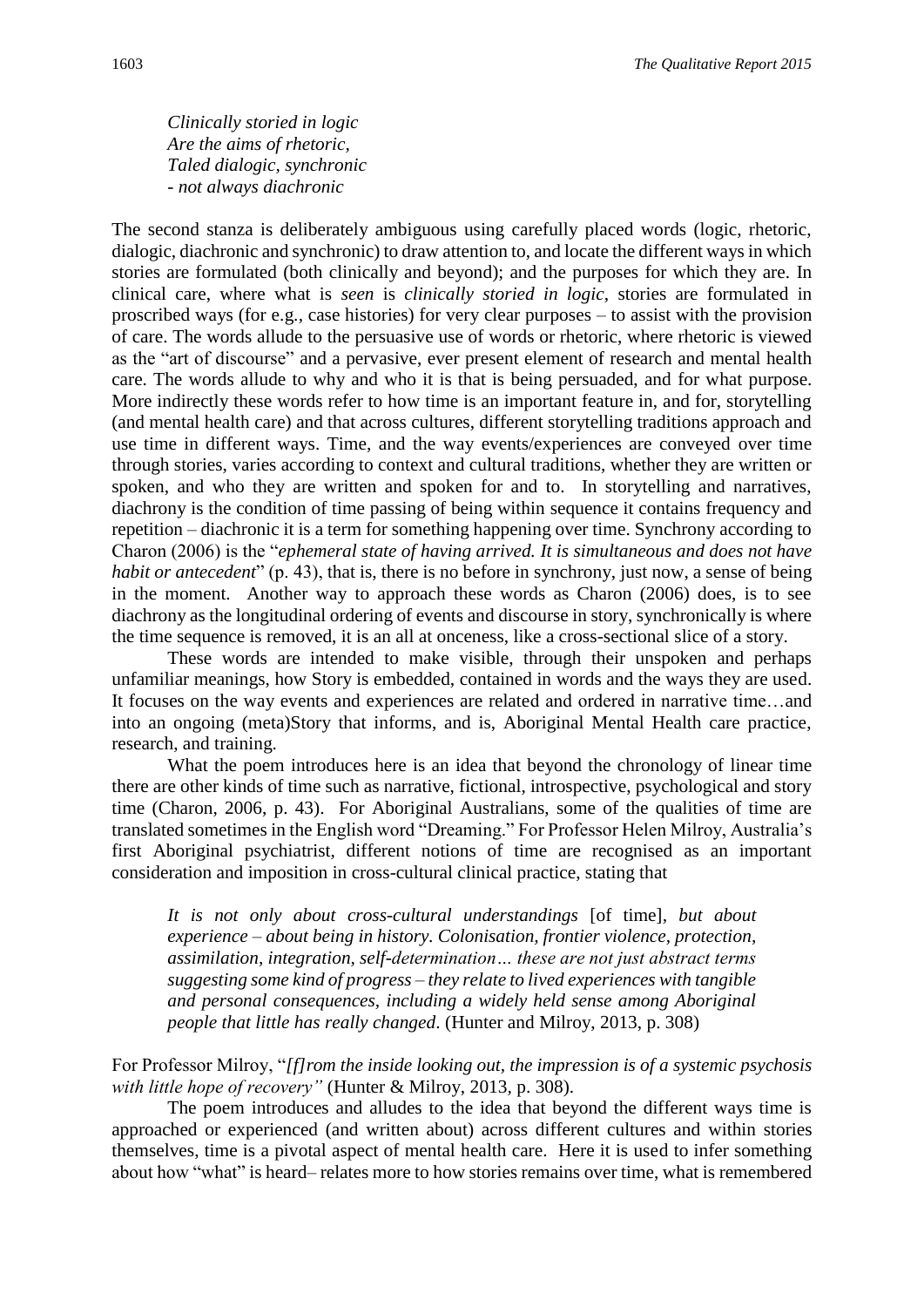and how guided by these words we are persuaded and change. It also relates to what and how you hear.

This stanza in the poem simply presents an observation about what "we heard" as we listened to others and read the literature reviewed for the inquiry; as we encountered words that have been persuasive, inspirational, and sometimes offensive. Below we use an example from the literature reviewed to relate this observation with something that is commonly referred to in Aboriginal mental health care in North Queensland as *Murri time,* Aboriginal time, or where the lead author is from *Goorie* or *Murldi* time; and to tell a *Murri* story occurs in *Murri* time.

In the table below the words of the poem are placed alongside those written by Janca and Bullen (2003) to form an awkward relationship between the two texts and to make more visible the meaning contained in the words of the poem. The poem had already been written when this article was encountered. This poem was written to express what it was that those whose stories *of* Aboriginal (mental health) Recovery inspired this inquiry, couldn't quite "see."

| <b>Table 1. Relating Texts</b><br>Poem text                   | Peer reviewed text                                                                                                                                                                                                                                                                                                                                                                                                                                                                                                                                                                                                                                                                                                                                                                                                                           |
|---------------------------------------------------------------|----------------------------------------------------------------------------------------------------------------------------------------------------------------------------------------------------------------------------------------------------------------------------------------------------------------------------------------------------------------------------------------------------------------------------------------------------------------------------------------------------------------------------------------------------------------------------------------------------------------------------------------------------------------------------------------------------------------------------------------------------------------------------------------------------------------------------------------------|
| Do you see what I see?                                        | Janca A and Bullen C (2003) The Aboriginal concept of time<br>and its mental health implications Australasian Psychiatry .<br>Vol 11 Supplement •Indigenous Populations.                                                                                                                                                                                                                                                                                                                                                                                                                                                                                                                                                                                                                                                                     |
| Beyond clinically posed<br>much storied in<br>Care<br>logic   | "The purpose of a standard and routine psychiatric interview<br>is to obtain the most accurate possible account of the patient's<br>mental illness, and the events in the patient's life that are<br>relevant to it, within a reasonably short time."                                                                                                                                                                                                                                                                                                                                                                                                                                                                                                                                                                                        |
| Are the aims of rhetoric                                      | "Coda: People have different perceptions of time and life,<br>which does not mean that they cannot or should not make an<br>effort to find a common ground and develop mutual<br>understanding. In psychiatry and related disciplines, it is up to<br>mental health practitioners with a commitment to better quality<br>mental health care to decide how to deal with these differences,<br>and to acknowledge that there is more than one pathway to<br>mental health."                                                                                                                                                                                                                                                                                                                                                                    |
| Taled<br>discursively,<br>synchronic<br>not always diachronic | The Aboriginal concept of time differs from the Judeo-<br>Christian perception of time in that Aboriginal people do not<br>perceive time as an exclusively linear category (i.e. past-<br>present-future) and often place events in a circular pattern of<br>time according to which an individual is in the centre of time-<br>circles and events are placed in time according to their relative<br>importance for the individual and his or her respective<br>community (i.e. the more important events are perceived as<br>being closer in time). Such an important difference in<br>perception of time contributes to the limited applicability of<br>standard assessment procedures in psychiatry and creates<br>numerous difficulties in providing culturally appropriate<br>mental health services to Aboriginal people in Australia. |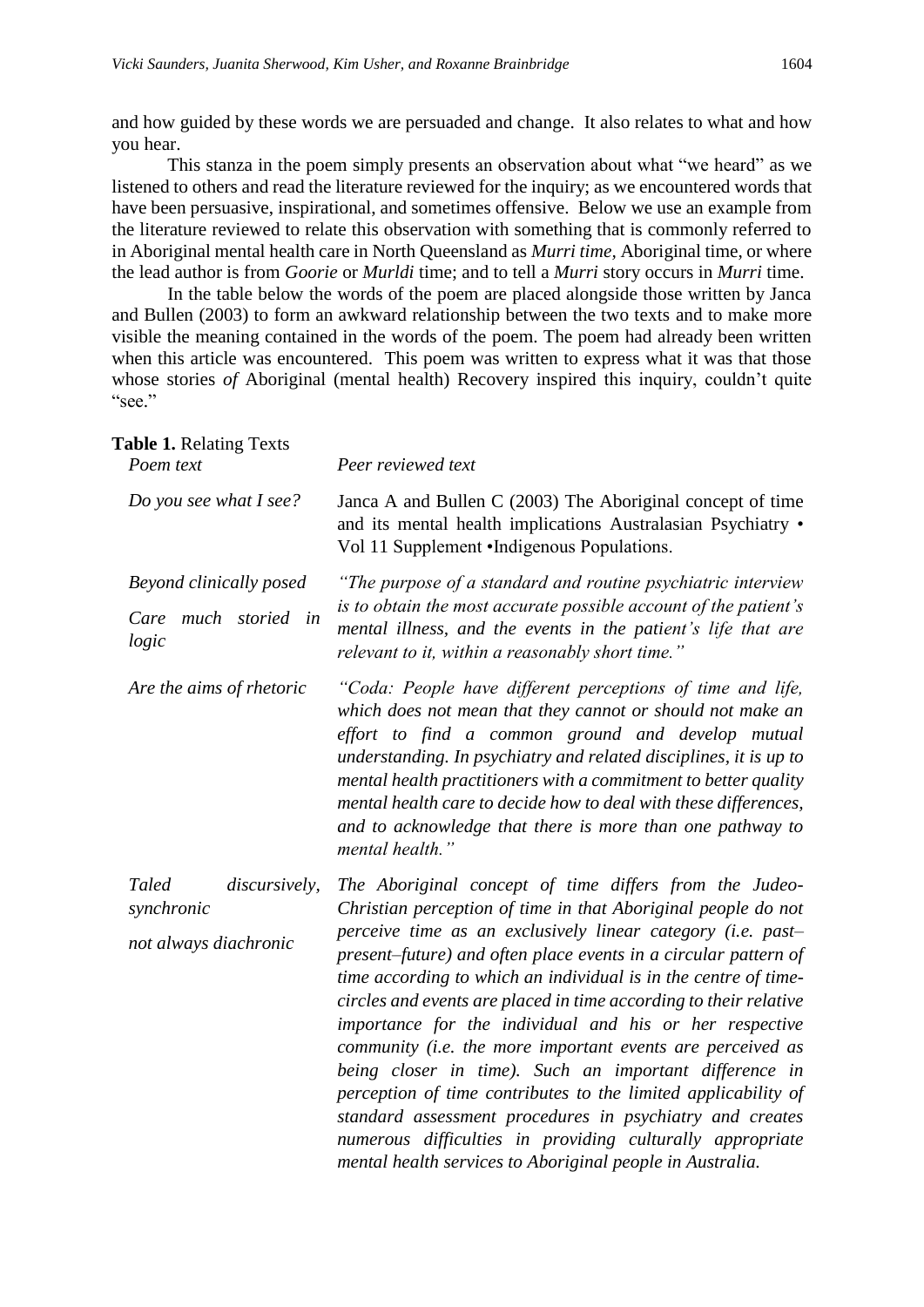The main point of this particular article was to highlight that time is approached in different ways across cultures and that this has considerable implications for those who provide and receive mental health care. The moral and clinical point the authors make relates to the responsibility for clinicians to acknowledge and commit themselves to dealing with these types of differences in their practice and professional development.

### **The End of the Poem –The Conclusion/Re-Solution**

*Beyond the limitations of the printed eye is the ear When you can't see You know, You perceive primarily By what you feel and hear.*

The poem ends by referring to a certain level of blindness that is to be accepted and expected. Leaving aside how time or the research topic is approached, or seen or posed in words for primarily academic audiences, and ignoring the paradox of word definitions (that is, the more precise the definition the more words are needed to provide that precision) and the multifaceted layered qualities that word meanings convey ... beyond all these limitations, if you can't see what you're looking for with your eyes then you tend to have to rely on the other senses.

...and the complex transitions between sensing and knowing, between "hearing" and "listening"...and between "listening" and "seeing."

The printed eye alludes to how the image/ text can also "read the reader," and guide what is heard from, and read into texts. Texts that emerge from a context and from stories that in this context are usually told orally and "heard" aurally by people...

In the statistics and texts that were searched (through the grey literature and more formally through Scopus and Medline), the word Recovery was not often used in the literature that in/forms Aboriginal mental health care nor does it appear visible or manifest as yet as a service orientation – although in the time it has taken to write these words, this is rapidly changing and has changed.

# **Conclusion**

The purpose in (re)presenting it as, and through, Poetic Inquiry, and in using writing as a methodology, is to write "for" Aboriginal Recovery rather than "about it." It was also done to bring forward an idea, an illusion, a word and a phenomenon, in a way that asks the reader (and the writer) to see things differently…

… and to ask ourselves and you, do we see what you see?

#### **References**

Abadian, S. (2006). Cultural healing: When cultural renewal is reparative and when it is toxic. *Pimatisiwin: A Journal of Aboriginal and Indigenous Community Health, 4*(2), 5-28.

Archibald, L., Dewar, J., Reid, C., & Stevens, V. (2012). *Dancing, singing, painting, and speaking the healing story: Healing through creative arts.* (The Aboriginal Healing Foundation Research Series No. 978-0-9881274-1-8). Ottawa, Canada: Aboriginal Healing Foundation. Retrieved from [http://www.ahf.ca/downloads/healing-through](http://www.ahf.ca/downloads/healing-through-creative-arts.pdf)[creative-arts.pdf](http://www.ahf.ca/downloads/healing-through-creative-arts.pdf)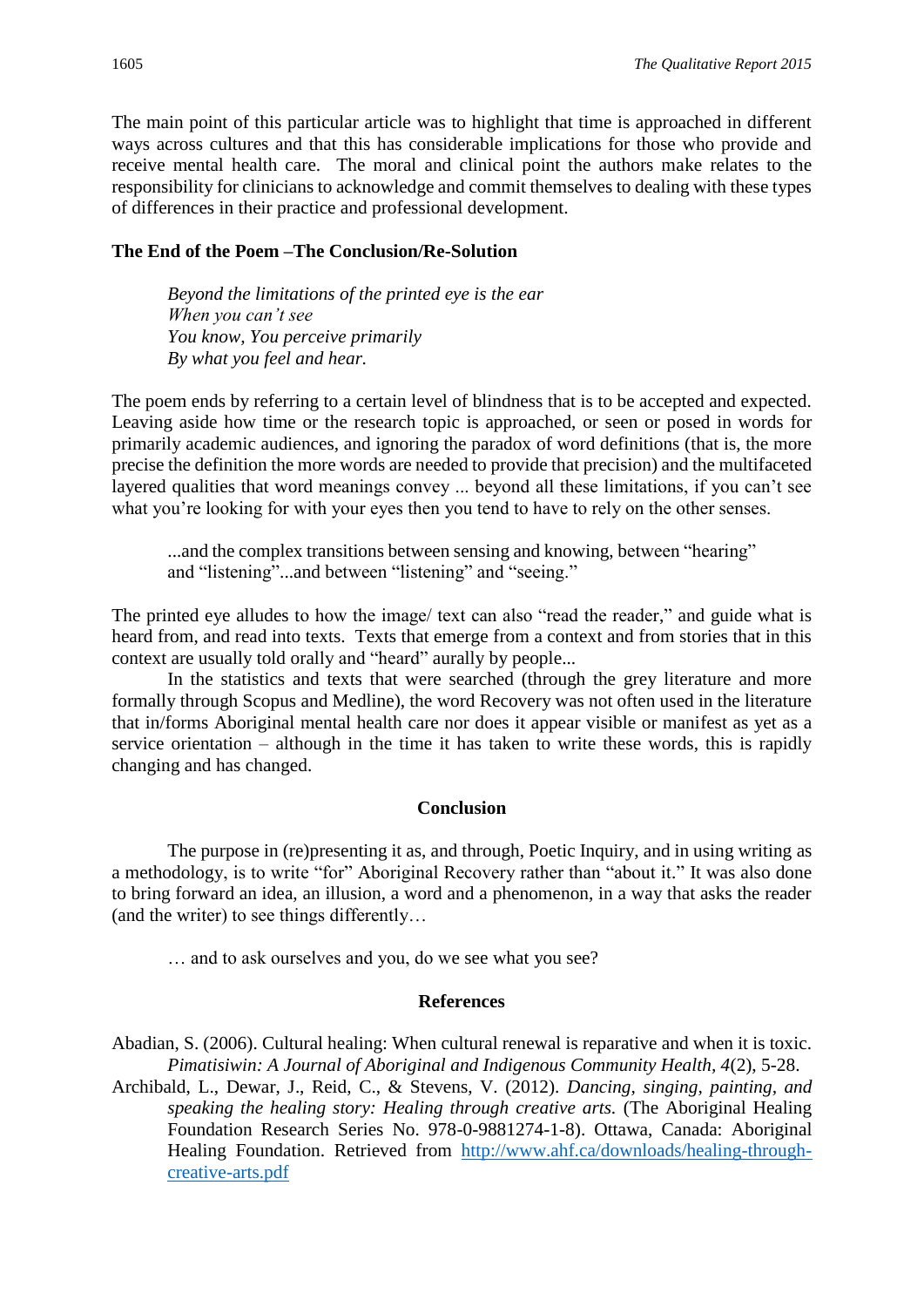- Berlin, J. (1985). Rhetoric and poetics in the English department: Our nineteenth-century inheritance. *College English, 47*(5), 521-533. Retrieved from <http://www.jstor.org/stable/376886>
- Bonney, S., & Stickley, T. (2008). Recovery and mental health: A review of the British literature. *Journal of Psychiatric and Mental Health Nursing*, *15*, 140–153.
- Brady, I. (2004). In defense of the sensual: Meaning construction in ethnography and poetics. *Qualitative Inquiry*, *10*(4), 622-644.
- Browne, A., & Fiske, J. (2001). First nations women's encounters with mainstream health care services. *Western Journal of Nursing Research*, *23*(2), 126-147.
- Browne, A., & Varcoe, C. (2006). Critical cultural perspectives and health care involving Aboriginal peoples. *Contemporary Nurse*, *22*(2), 155-167.
- Butler-Kisber, L., & Stewart, M. (2009). The use of poetry clusters in poetic inquiry. *Poetic Inquiry: Vibrant Voices in the Social Sciences*, 3-12.
- Canales, M. K. (2000). Othering: Toward an understanding of difference. *Advances in Nursing Science*, *22*(4), 16-31.
- Charon, R. (2006). *Narrative medicine: Honoring the stories of illness*. London, UK: Oxford University Press.
- Davidson, L., O'Connell, M., Tondora, J., Styron, T., & Kangas, K. (2006). The top ten concerns about recovery encountered in mental health system transformation. *Psychiatric Services*, *57*(5), 640-645.
- Eckermann, A., Dowd, T., Chong, E., Nixon, L., Gray, R., & Johnson, S. (1992). *Binan Goonj* (Unpublished doctoral dissertation). Armidale, University of New England
- Foster, V. (2012). What if? The use of poetry to promote social justice. *The International Journal of Social Work Education, 31*(6), 742-755. DOI: 10.1080/02615479.2012.695936
- Furman, R. (2006). Poetic forms and structures in qualitative health research. *Qualitative Health Research*, *16*, 560-566.
- Galvin, K., & Todres, L. (2009). Poetic inquiry and phenomenological research: The practice of 'embodied interpretation.' In M. Prendergast, C. Leggo & P. Sameshima (Eds.), *Poetic inquiry: Vibrant voices in the social sciences* (pp. 309-319)*.* Rotterdam, Netherlands: Sense Publishers.
- Glesne, C. (1997). That rare feeling: Re-presenting research through poetic transcription. *Qualitative Inquiry*, *3*(2), 202-221.
- Hunter, E., & Milroy, H. (2013). Voices across the fence: Commonality, difference and respectful practice across a half century of change. *Australasian Psychiatry, 21*(4), 305–310.
- Janca, A., & Bullen, C. (2003). The Aboriginal concept of time and its mental health implications. *Australasian Psychiatry*, *11*(s1), S40-S44.
- Jeffs, S., & Pepper, S. (2005). Healing words: A meditation on poetry and recovery from mental illness. *The Arts in Psychotherapy*, *32*(2), 87-94.
- Johnson, J., Bottorff, J., Browne, A., Grewal, S., Hilton, B., & Clarke, H. (2004). Othering and being othered in the context of health care services. *Health Communication*, *16*(2), 255- 271.
- Laenui, P., (2000). Processes of decolonization. In M. Battiste (Ed.), *Reclaiming indigenous voice and vision* (pp. 150-160). Vancouver, BC: UBC Press.
- Leggo, C. (2008). Astonishing silence: Knowing in poetry. In J. G. Knowles & A. L. Cole (Eds.), *Handbook of the arts in qualitative research: Perspectives, methodologies, examples, and issues* (pp. 165-174). Thousand Oaks, CA: Sage.
- Lincoln, Y., & Denzin, N. (2003). *Turning points in qualitative research. Tying knots in a handkerchief.* Walnut Creek, CA: Rowman & Littlefield Publishers Inc.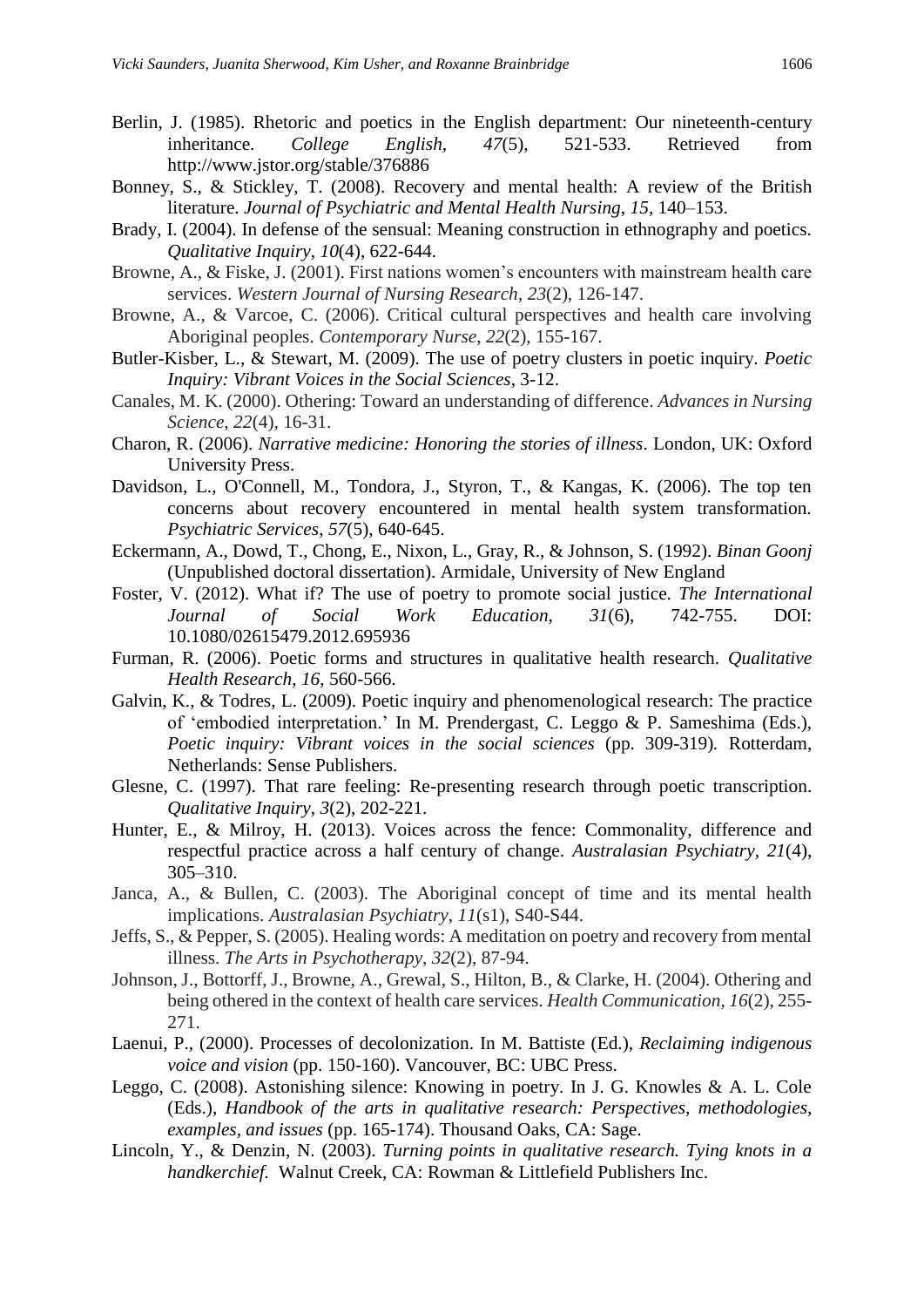- Mazza, N., & Hayton, C. (2013). Poetry therapy: An investigation of a multidimensional clinical model. *The Arts in Psychotherapy*, *40*, 53–60.
- Muller, L. (2010). *Indigenous Australian social-health theory*. (Unpublished doctoral dissertation). Townsville, James Cook University.
- Nagel. T., Hinton, R., & Griffin, C. (2012). Yarning about Indigenous mental health: Translation of a recovery paradigm to practice. *Advances in Mental Health, 10*(3), 216– 223.
- Nakata, M. (2007). The cultural interface. *The Australian Journal of Indigenous Education*, *36*(Supplement), 7–14.
- Prendergast, M. (2009). Introduction: The phenomena of poetry in research. In M. Prendergast, C. Leggo, & P. Sameshima (Eds.), *Poetic inquiry: Vibrant voices in the social sciences* (pp. xix-xli)*.* Rotterdam, Netherlands: Sense Publishers.
- Prendergast, M., Leggo, C., & Sameshima, P. (2009). *Poetic inquiry: Vibrant voices in the social sciences.* Rotterdam, Netherlands: Sense Publishers.
- Rapport, F., Wainwright, P., & Elwyn, G. (2005). "Of the edgelands": Broadening the scope of qualitative methodology. *Medical Humanities*, *31*(1), 37-42.
- Rath, J. (2012). Poetry and participation: Scripting a meaningful research text with rape crisis workers. *Forum Social Qualitative Research*, *13*(1), Art. 22. Retrieved from <http://www.qualitative-research.net/>
- Richardson, L. (1990). *Writing strategies: Reaching diverse audiences* (Vol. 21). Newbury Park, CA: Sage Publications Inc.
- Richardson, L. (1994). Writing: A method of inquiry. In N. K. Denzin & Y. S. Lincoln (Eds.), *Handbook of qualitative research* (pp. 516-529). Thousand Oaks, CA: Sage Publications Inc.
- Rigney, L. I. (1999). Internationalization of an Indigenous anticolonial cultural critique of research methodologies: A guide to Indigenist research methodology and its principles. *Wicazo Sa Review*, *14*(2), 109-121.
- Roberts, G., & Boardman, J. (2013). Understanding recovery. *Advances in Psychiatric Treatment, 19,* 400-409. DOI: 10.1192/apt.bp.112.010355
- Rosenblatt, L. (1994). *The reader, the text, the poem: The transactional theory of the literary work*. Carbondale, IL: Southern Illinois Press.
- Sherwood J. (2010). *Do no harm: Decolonising Aboriginal health research* (Unpublished doctoral dissertation). Sydney, University of New South Wales.
- Shidmehr, N. (2014). *Poetic inquiry: A responsive methodology in research and education* (Unpublished doctoral dissertation). Vancouver, University of British Columbia.
- Slade, M., Amering, M., & Oades, L. (2008). Recovery: An international perspective. *Epidemiologia e psichiatria sociale*, *17*(2), 128.
- Smith, L. T. (1999). *Decolonizing methodologies: Research and indigenous peoples*. London, UK: Zed Books.
- Stewart, S. (2012). Poetry: The edge of knowing. *Creative Approaches to Research, 5*(2), 105- 118.
- Taylor, S., & Brown, J. (1988). Illusion and well-being: A social psychological perspective on mental health. *Psychological Bulletin, 103*(2), 193-210.
- Van Manen, M. (1997). From meaning to method. *Qualitative Health Research*, *7*(3), 345-370.
- Waldram, J. (2004). *Revenge of the windigo: The construction of the mind and mental health of North American Aboriginal peoples*. Toronto, Canada: University of Toronto Press.
- Walker, M. T. (2006). The social construction of mental illness and its implications for the recovery model. *International Journal of Psychosocial Rehabilitation, 10*(1), 71-87.
- White, M., & Epston, D. (1990). *Narrative means to therapeutic ends*. London, UK: W. W. Norton & Company.